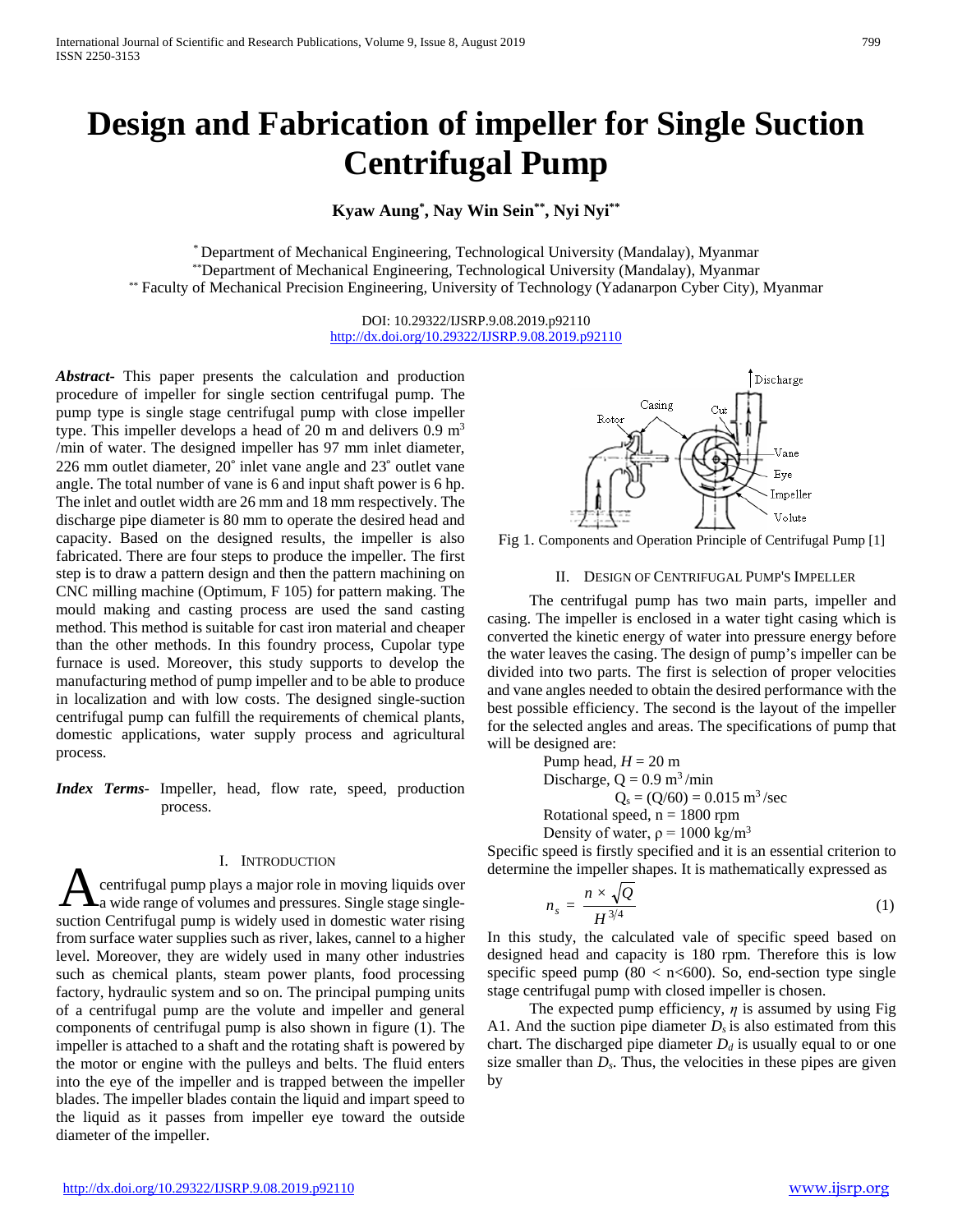$$
V_s = \frac{Q_s}{\pi \frac{D_s^2}{r}}\tag{2}
$$

$$
V_d = \frac{Q_s}{\pi \frac{D_d^2}{4}}
$$
 (3)

The input power of pump can be estimated by the following equation.

$$
L = \frac{\rho Q_s g H}{\eta} \tag{4}
$$

For charge condition of the pump work, maximum shaft power or rated output of an electric motor  $L_r$  (KW) is decided by using Equation (5).

$$
L_r = \frac{(1+F_a) \times L}{\eta_{tr} \times 1000} \tag{5}
$$

Where,  $F_a$  is the allowance factor, and  $0.1 \sim 0.4$  for an electric motor and larger than 0.2 for engines, and it is shown in Table I. And then,  $\eta_{tr}$  is the transmission efficiency, and 1.0 for direct coupling and  $0.9 \sim 0.95$  for belt drive.

Table I. Rated Output of Electric Motor [2]

| Rated<br>output<br>(kW)   | 0.4 | 0.75 | 1.5          | 2.2 | 3.7           | 5.5 | 7.5 | 11 | 15 | 18.25 | 22<br>∸ | 30 | 37 |
|---------------------------|-----|------|--------------|-----|---------------|-----|-----|----|----|-------|---------|----|----|
| Allowance<br>factor $F_a$ | 0.4 |      | $0.4 - 0.25$ |     | $0.25 - 0.15$ |     |     |    |    |       |         |    |    |

The shaft diameter at hub section of impeller is

$$
d_s = \sqrt[3]{\frac{16 \ T}{\pi \tau}}
$$
 (6)

Where, *T* is the torsional moment and it can be estimated by

$$
T = \frac{60 L_r}{2 \pi n} \tag{7}
$$

Allowable shear stress of material for the pump shaft, *τ* is taken as 24.5 MPa because the main shaft is made of S30C. The estimated shaft diameter will be increased 20% because it is difficult to predict the bending moment at this time.

The hub diameter, *Dh* and the hub length, *Lh* are depending on the shaft diameter and these are usually taken from 1.5 to 2.0 times of the shaft diameter and from 1.0 times to 2.0 times of the shaft diameter respectively.

The diameter of impeller eye, *Do* is calculated by

$$
D_o = \sqrt{\frac{4Q_s'}{\pi V_{mo}}} + D_h^2
$$
 (8)

Where, the flow rate through the impeller,  $Q'_{s}$  is  $Q/\eta_{v}$  and volumetric efficiency *η<sup>v</sup>* is estimated by

$$
\eta_{\nu} = \frac{1}{1 + \frac{1.124}{n_s^{2/3}}} \tag{9}
$$

For Equation (8), the velocity at the eye section is given by

$$
V_{mo} = K_{mo} \sqrt{2gH} = (1.5 \sim 3.0) \le V_{m1}
$$
 (10)

$$
K_{mo} = (0.07 - 0.11) + 0.00023n_s \tag{11}
$$

The simplified inlet and outlet velocities diagrams for the impeller are shown in Fig. 2. In this figure, the effect of circulatory flow on the outlet diagram is shown in solid lines and the virtual diagram is dotted. For a fluid flowing through the rotating impeller, *u* is the tangential velocity, *V* is the absolute velocity and *v* is the relative velocity of a fluid particle to impeller rotation. The angle between *V* and *u* is *a*and the angle between *v* and *u* is  $\beta$  and it is the angle made by tangent to the impeller vane and a line in the direction of motion of the vane. The tangential component and radial component of absolute velocity  $V$  are  $V_u$  and  $V_r$  respectively.



Fig 2. Impeller Inlet and Outlet Velocity Diagrams

The parameters  $K_u$  (speed constant),  $K_{m1}$ ,  $K_{m2}$ , and  $D_l/D_2$ are obtained on the value of specific speed in Fig A2. The outlet diameter  $D_2$  is decided by considering the following relationship.

$$
D_2 = \frac{u_2 \times 60}{\pi \times n} \tag{12}
$$

Where, the peripheral velocity at impeller outlet and inlet are

$$
u_2 = K_u \sqrt{2gH} \tag{13}
$$

$$
u_1 = \frac{\pi D_1 n}{60} \tag{14}
$$

And then, flow velocities at the inlet and outlet are

$$
V_{r1} = K_{m1} \sqrt{2gH} \tag{15}
$$

$$
V_{r2} = K_{m2} \sqrt{2gH} \tag{16}
$$

If the incoming flow has no pre-rotation, the blade angle  $\beta_1$  (deg) is given by

$$
\beta_1 = \tan^{-1}\left[\frac{K_{b1}V_{r1}}{u_1}\right] \approx \tan^{-1}\left[\frac{V_{r1}}{u_1}\right] + (0 \sim 6) \tag{17}
$$

Where,  $K_{b1} = 1.1 - 1.25$ 

The vane outlet angle  $\beta_2$  is usually made larger than the inlet angle  $\beta_1$  to obtain a smooth, continuous passage. The amount of outlet angle *β<sup>2</sup>* usually has between 15˚ and 35˚. So, the vane outlet angle is assumed that  $\beta_2 = 23^\circ$  in this study. From the velocity triangles, inlet and outlet relative velocities are

$$
v_1 = \frac{u_1}{\cos \beta_1} \tag{18}
$$

$$
v_2 = \frac{V_{r2}}{\sin \beta_2} \tag{19}
$$

The virtual tangential component  $V_{u2}$  of  $V_2$  is

$$
V_{u2} = u_2 - \frac{V_{r2}}{\tan \beta_2} \tag{20}
$$

For radial-type impellers, the slip factor,  $\eta_{\infty}$  varies between 0.65 and 0.75 and it is assumed that  $\eta_{\infty} = 0.7$  average. Thus, the actual tangential component *V′ u2* of *V′ <sup>2</sup>* is

$$
V_{u2} = V_{u2} \eta_{\infty} \tag{21}
$$

Thus, the actual outlet is found by

$$
\tan \alpha_2' = \frac{V_{r2}}{V_{u2}'} \tag{22}
$$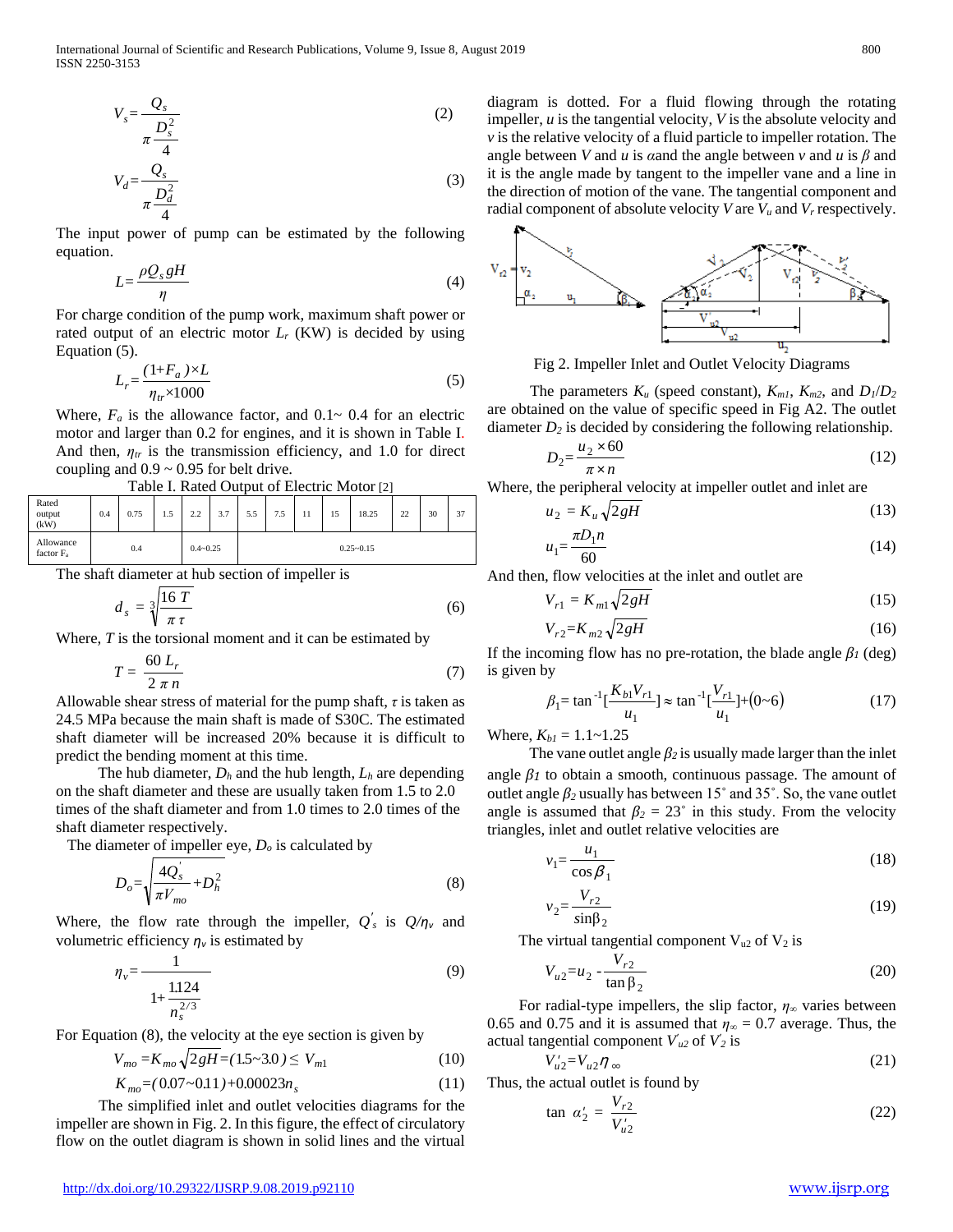International Journal of Scientific and Research Publications, Volume 9, Issue 8, August 2019 801 ISSN 2250-3153

The absolute outlet velocity from outlet velocity diagram is

$$
V_2' = \sqrt{V_{r2}^2 + V_{u2}'^2}
$$
 (23)

The number of blades, *Z* is decided by using the Plfeiderer formula. It is

$$
Z \approx 6.5 \frac{D_2 + D_1}{D_2 - D_1} \sin \left[ \frac{\beta_1 + \beta_2}{2} \right]
$$
 (24)

In this design, blade thickness and shroud thickness are taken as 5 mm and 6 mm respectively. The inlet passage width  $b_1$  and outlet passage width  $b_2$  are calculated by

$$
b_1 = \left[\frac{Q_s}{\pi D_1 V_{r1}}\right] \left[\frac{\pi D_1}{\pi D_1 \cdot S_1 Z}\right] \tag{25}
$$

$$
b_2 = \left[\frac{Q_s^{'}}{\pi D_2 V_{r2}}\right] \left[\frac{\pi D_2}{\pi D_2 \cdot S_2 Z}\right] \tag{26}
$$

Where,  $S_1$  is ( $\delta_1$ /sin  $\beta_1$ ),  $S_2$  is ( $\delta_2$ /sin  $\beta_2$ ), and  $\delta_1$  and  $\delta_2$  are blade thicknesses near the leading edge and trailing edge respectively. Moreover,  $S_2$  can also be determined by the following relationship equation.

$$
\frac{\pi D_1}{(\pi D_1 \cdot S_1 Z)} = \frac{\pi D_2}{(\pi D_2 \cdot S_2 Z)}\tag{27}
$$

A method of drawing the impeller blade by three circular arcs is used for this design. Each radius is given by

$$
\rho_A = \frac{\left(R_A^2 - R_B^2\right)}{2\left(R_A \cos \beta_2 - R_B \cos \beta_B\right)}\tag{28}
$$

$$
\rho_B = \frac{\left(R_B^2 - R_C^2\right)}{2\left(R_B \cos \beta_B - R_C \cos \beta_C\right)}\tag{29}
$$

$$
\rho_C = \frac{\left(R_C^2 - R_D^2\right)}{2\left(R_C \cos \beta_C - R_D \cos \beta_1\right)}
$$
(30)

Where,  $R_A$ ,  $R_B$ ,  $R_C$  and  $R_D$  are base circle radii,  $R_A = D_2/2$  and  $R_D =$ *D1h*/2.

$$
R_B = R_A - \frac{R_A - R_D}{3} \tag{31}
$$

$$
R_C = R_B - \frac{R_A - R_D}{3}
$$
 (32)

The angles between  $\beta_1$  and  $\beta_2$  are divided into three angles.



Fig. 3 Curvature of Impeller Blade

## III. DESIGN RESULTS OF PUMP'S IMPELLER

The result data of the designed pump's impeller are expressed in table II. By using these results, the three dimensional model of designed pump's impeller is shown in Fig 4. The modeling of impeller is created by Solidwork software tool.

| Table II. Results of Centrifugal Pump Impeller Design |                                  |                |                 |  |  |  |  |
|-------------------------------------------------------|----------------------------------|----------------|-----------------|--|--|--|--|
| N <sub>0</sub>                                        | Descriptions                     | Symbols        | Results         |  |  |  |  |
| 1                                                     | <b>Input Power</b>               | $L_r$          | 6 hp            |  |  |  |  |
| 2                                                     | Shaft diameter                   | $d_{s}$        | 34 mm           |  |  |  |  |
| 3                                                     | Hub diameter                     | $D_h$          | $51$ mm         |  |  |  |  |
| 4                                                     | Hub length                       | $L_h$          | 68 mm           |  |  |  |  |
| 5                                                     | Impeller eye diameter            | D <sub>o</sub> | $95 \text{ mm}$ |  |  |  |  |
| 6                                                     | Impeller inlet diameter          | $D_I$          | 97 mm           |  |  |  |  |
| 7                                                     | Impeller outlet diameter         | $D_2$          | $226$ mm        |  |  |  |  |
| 8                                                     | Inlet angle of impeller blade    | $\beta_I$      | $20^{\circ}$    |  |  |  |  |
| 9                                                     | Outlet angle of impeller blade   | $\beta_2$      | $23^\circ$      |  |  |  |  |
| 10                                                    | Impeller passage width at inlet  | $b_1$          | $26 \text{ mm}$ |  |  |  |  |
| 11                                                    | Impeller passage width at outlet | b <sub>2</sub> | $18 \text{ mm}$ |  |  |  |  |
| 12                                                    | Number of impeller blades        | Z              | 6 blades        |  |  |  |  |





Fig.4 Three Dimensional View of Designed Impeller

## IV. PRODUCTION PROCESS OF IMPELLER

There are many steps of production process for the single suction centrifugal pump' impeller. Firstly, 3-D model of impeller design is drawn. And then, the pattern design of designed impeller is created by using Solidwork software tool. After that, pattern making, mould making, sand casting and foundry process are made step by step respectively.

## *A. Creating Design Model and Patten Design of Impeller*

In this study, the design model of impeller is firstly drawn by using Solidwork software tool from the calculated results. The next step is pattern making. Based on the finishing part drawing,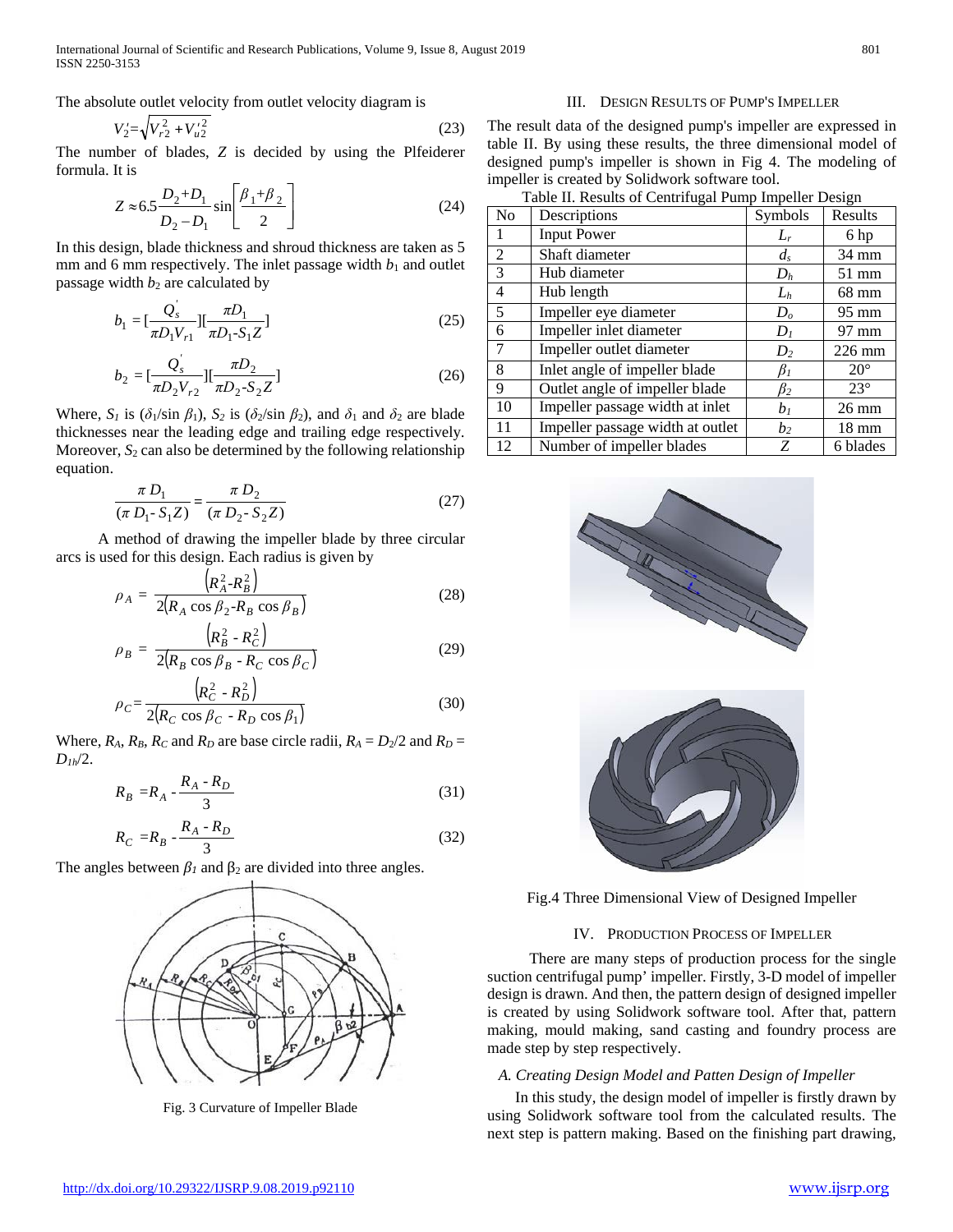the pattern size and shape are determined. Pattern means full size model of the casting, is used to produce a mould cavity into which liquid metal is poured. For this impeller design, there are four main parts of pattern design. These are core pattern for front impeller shroud, core pattern for impeller eye and blades, core pattern for back impeller shroud and core pattern for impeller shaft. These patterns are separately drawn because the pattern type used for design model is solid and single pattern type. In these pattern drawings, contraction allowance and machining allowance must be considered. The contraction allowance is depending on the material of impeller. In this study, the contraction allowance is taken about 2% because the designed impeller is made of cast iron (HRC 10 from applying load 150 Kg or HRA 60 from applying load 60 Kg by using the portable Rockwell hardness tester). Moreover, these patterns require the form taper; it is to remove easily from mould box in mould making process. In this pattern design, form taper is taken about 2 degree. Moreover, the material of designed patterns is made by wood (teak) because it is suitable for machining.







 $(e)$  (f) Fig 5. Pattern Design of Impeller (a) Core Pattern for Front Impeller Shroud (b) Core Pattern for Impeller Eye and Blades (c) Core Pattern for Impeller Back Shroud (d) Core Pattern for Impeller Shaft (e) Assembly Pattern for Front and Back Impeller Shrouds and (f) Assembly Pattern for Impeller Eye and Blades

# *B. Pattern Making of Impeller*

In pattern making for designed impeller, 3axis CNC milling machine (OPTIMUM,F 105) with SIEMENS control is used and machining program is produced by using the Master CAM software tool. The accuracy for machining is good finishing and rough height rating is 1.6 μm according to losses due to friction. The type of tool path, tool diameter, depth of cut, machining type and operation time for all pattern of impeller are shown in Table III.

|  | Table III. Machining Process of Pattern Making |
|--|------------------------------------------------|
|--|------------------------------------------------|

| Name                                                           | Tool<br>path | Tool                       | Depth<br>of cut<br>(mm) | Spindle<br>speed | Feed<br>rate | Cutting<br>method | Operati<br>$-on$<br>time            | Prepa<br>-ation<br>time |
|----------------------------------------------------------------|--------------|----------------------------|-------------------------|------------------|--------------|-------------------|-------------------------------------|-------------------------|
| Core<br>Pattern<br>for<br>Impeller<br>Eye and<br><b>Blades</b> | Rough        | End<br>mill.<br>$\Phi$ 12  | 1.5                     | 2100             | 1000         | True<br>spiral    | 7 <sub>hr</sub><br>45 min           | 1 <sub>hr</sub>         |
|                                                                | Finish       | Ball<br>mill.<br>$\Phi$ 8  | 0.2                     | 2500             | 1200         | parallel          | 4 hr<br>42 min                      | ÷,                      |
| Core<br>Pattern<br>for<br>Impeller<br>Shaft                    | Rough        | End<br>mill,<br>$\Phi$ 16  | 1.5                     | 2100             | 1000         | True<br>spiral    | $40 \text{ min}$                    | 15<br>min               |
|                                                                | Finish       | Ball<br>mill.<br>$\Phi$ 10 | 0.3                     | 2500             | 1200         | Radial            | $28$ min                            | ä,                      |
| Core<br>Pattern<br>for                                         | Rough        | End<br>mill.<br>$\Phi$ 12  | 1.5                     | 2546             | 1450         | True<br>spiral    | 7 <sub>hr</sub><br>$10 \text{ min}$ | 1 <sub>hr</sub>         |
| Impeller<br>Back<br>Shroud                                     | Finish       | Ball<br>mill.<br>$\Phi$ 10 | 0.4                     | 2546             | 1350         | Radial            | 1 <sub>hr</sub><br>$27$ min         | ä,                      |
| Core<br>Pattern<br>for Front<br>Impeller<br>Shroud             | Rough        | End<br>mill,<br>$\Phi$ 16  | 1.5                     | 2500             | 1500         | True<br>spiral    | 8 <sub>hr</sub><br>51 min           | 1 hr                    |
|                                                                | Finish       | Ball<br>mill,<br>$\Phi$ 10 | 0.3                     | 3000             | 1650         | Radial            | 1 <sub>hr</sub><br>19 min           |                         |
| Total time                                                     |              |                            |                         |                  |              |                   | 35 hr<br>37 min                     |                         |



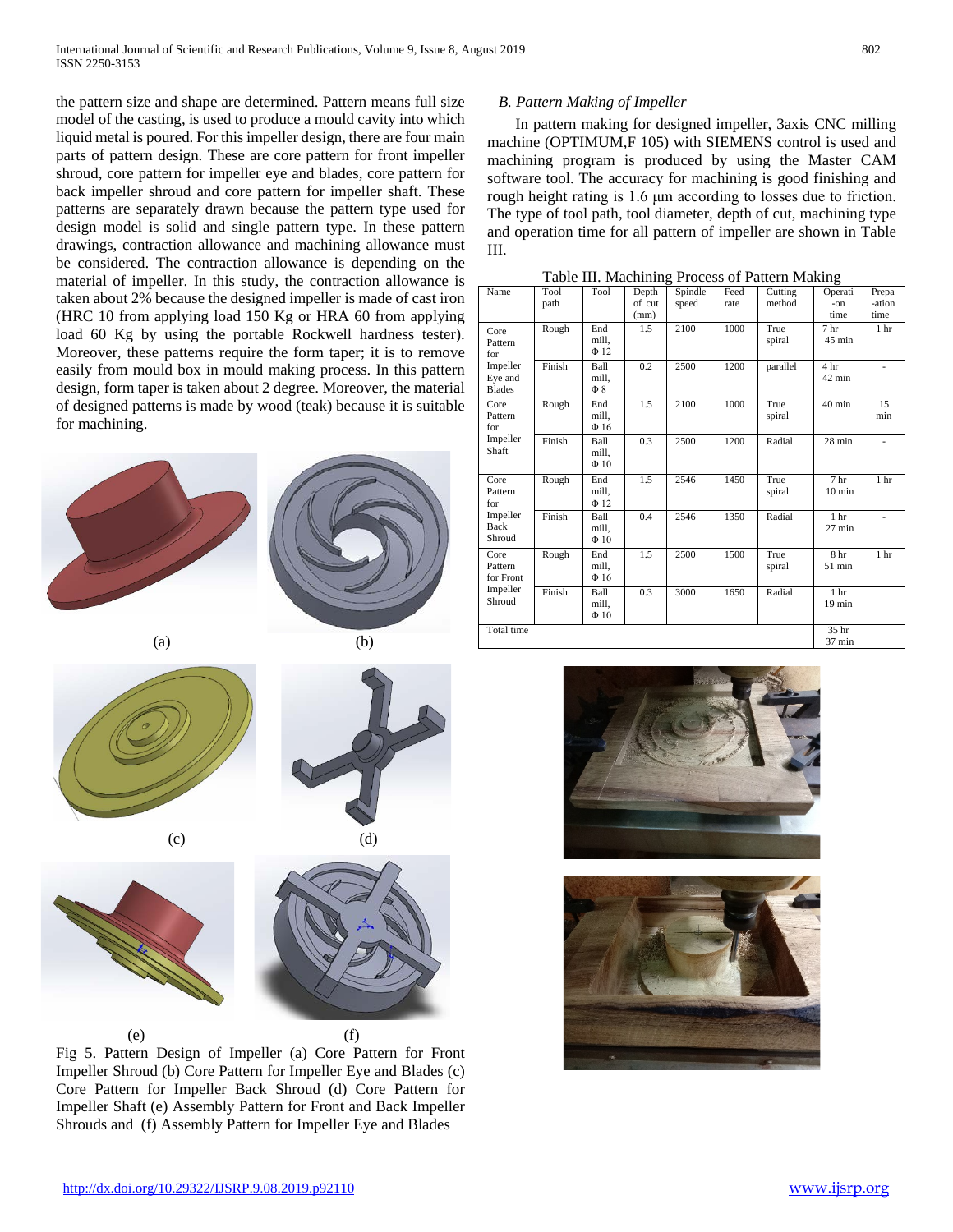

Fig 6. Machined Process for Impeller Design



Fig 7. Machined Pattern of Impeller Design (a) Pattern for Front Impeller Shroud (b) Pattern for Impeller Back Shroud (c) Pattern for Impeller Eye and Blades (d) Assembly Pattern for Front and Back Impeller Shrouds and (e) Pattern for Impeller Shaft

# *C. Mould Making and Sand Casting of Impeller*

After making the pattern of pump's impeller, the next step is mould making. The mould is split in center, which creates a parting line, parting line is flush with the top of the cavity and casting. The pattern not only makes the cavity but also the two impressions into which the sand core will fit. Cores are generally made of dry sand with high strength. The mould should be included runner, raiser and guide pin. In this study, single runner and single riser is used and the designed moulds are as shown in Fig 8.



Fig 8. Mould Making and Sand Casting for Impeller

In casting, the sand casting method is used. This method is simple and low cost, and also cheaper than the forgings and welding method. In this processes, the mould are housed in a flask which consist of two boxs. The upper box is called cope, which is including the pouring basin and raiser. The molten metal is poured through the pouring basin and the flows across the sprue into the cavity. The raiser basin should hold enough metal to feed the casting until complete solidification takes place. The lower box is called drag, these drags are made on the ground. After solidifying the metal, the sand mould is broken away and the casting is taken.

# *D. Foundry Process for Impeller*

Foundry process is the process of forming object by putting liquid material (cast iron) into a prepared mould. A casting is a objected formed by allowing the molten metal to solidify. In this case, the traditional old design furnace (Cupolar type furnace) is used. This furnace is suitable to melt cast iron metal and is separated to two portions. In the upper portion of it, metallic raw material and coke are placed together. This furnace has 8 holes tuyeres. The melting occurs and proceeds and molten metal is collected at the bottom of furnace. Molten metal may be tapped at intervals before each skimming, or the tap-hole may be left open with metal flowing constantly. In most cupolas slag is drained from the slag hole at the back of furnace. When metal is melted completely the bottom bar is pulled sharply under the plates and bottom is dropped. All remaining slag, un-burned coke or molten metal drops from the furnace. Molten metal is collected in ladles from furnaces and is poured into the mould. In this process, the capacity of the furnace is ½ tons of raw materials and the ratio of the raw material and the coke is 8:1. The melting time is taken about two and half hours.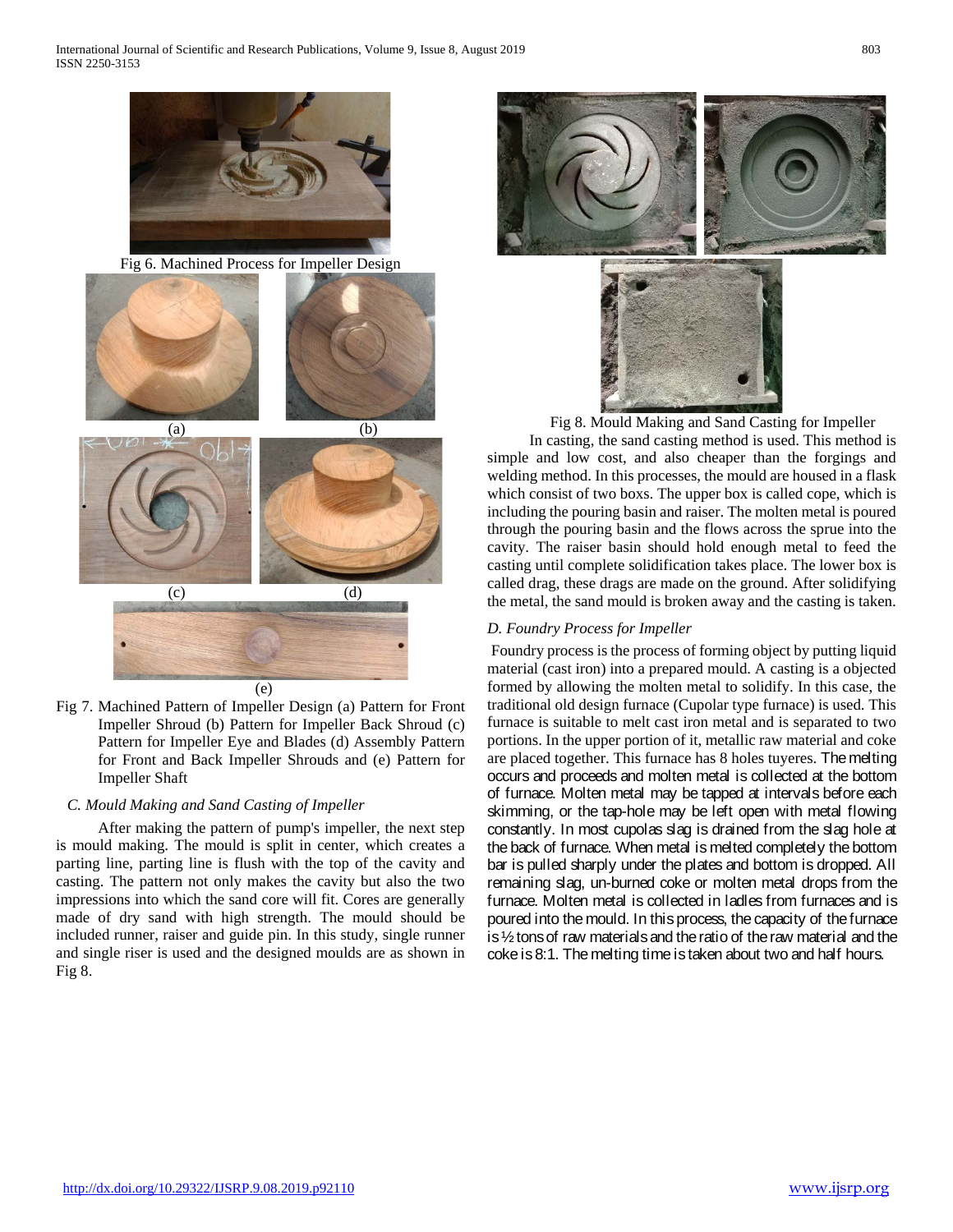

Fig 9. Foundary Process of Impeller

## *E. Machining Process for Impeller*

After inspecting the casting, the final process is machining process. The casting of designed impeller is machined on the lathe machine to obtain the required dimensions of designed centrifugal pump impeller.



Fig 10. Machining for Finishing Product

## V. CONCLUSION

The designed pump is aimed to use in agricultural application especially for river pumping project. Moreover, this study promotes to develop the manufacturing method on centrifugal pump and to able to construct the most effective type of pump in localization and with low cost. The designed pump can develop a head of 20 m and deliver  $0.9 \text{ m}^3/\text{min}$  of water at 1800 rpm. The designed impeller has 97 mm inlet diameter, 226 mm outlet diameter, 20˚ inlet vane angle and 23˚ outlet vane angle. The number of vanes is 6. And then, the inlet width and outlet width are 26 mm and 18 mm respectively. The material of designed impeller is made of cast iron (HRC 10 or HRA 60). In fabrication process of impeller, the machining costs for all patterns are 150000 kyats (\$ 100). In pattern making, 3-axis CNC Milling machine is used and the total machining time is taken about 35 hr and 37 min. The costs of casting are 10000 kyats (\$ 6) for one

item. To obtain the finishing product, lathe machine is used and the machining costs are 5000 kyats (\$ 3). Therefore, these costs are so reasonable to produce in localization and are less than the price in local market. The designed single-suction centrifugal pump can fulfill the requirements of domestic application and industrial application.

#### APPENDIX



#### ACKNOWLEDGMENT

The author would like to express his special thanks to Dr. Nyi Nyi, Professor, Faculty of Precision Engineering, Technological University (Cyber City) and U Nay Win Sein, Associated Professor, Department of Mechanical Engineering, Technological University (Mandalay) for their kind supervision, encouragement, suggestion and valuable guidance of this paper.

## **REFERENCES**

- [1] EBARA Corporation, "Application of Pumps in Agriculture" Tokyo, Japan, November, 1999.
- [2] Kyushu Institute Technology, Training Course, "Fluid Mechanics of Turbomachinery", Japan, 1996.